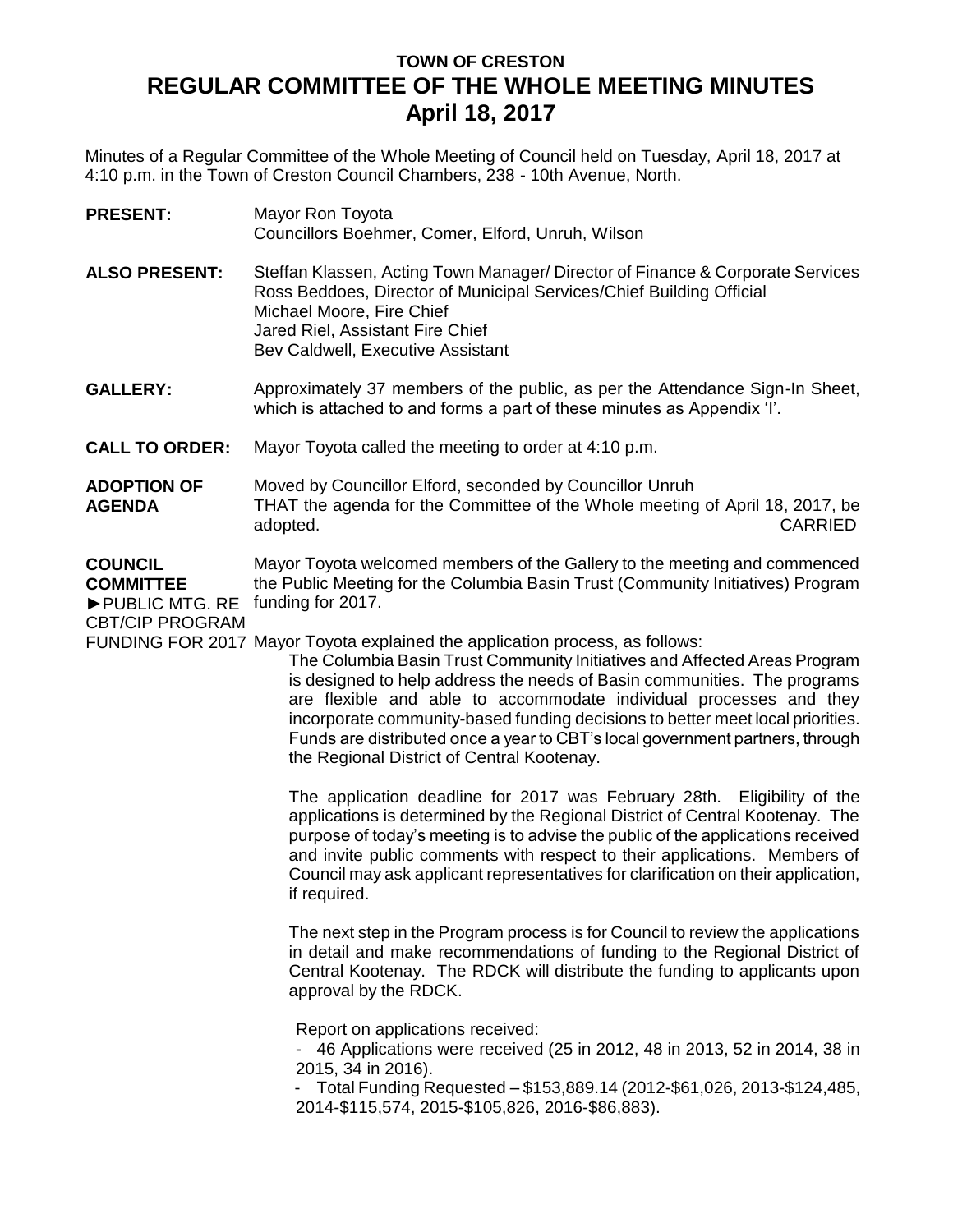Mayor Toyota invited applicant representatives to provide additional information with respect to their applications.

Funds available from Town apportionment for  $2017 = $76,337$  (2015-\$65,943, 2016-\$75,801).

Council Committee members reviewed the applications in detail with members of the gallery being welcome to observe.

Mayor Toyota stated that at the April 25th, 2017 Regular Council Meeting, Council will put forward a recommendation for consideration by the Regional District of Central Kootenay with respect to Town of Creston CBT Community Initiatives funding applications for 2017.

Mayor Toyota advised members of the Gallery that those Council Committee members that are affiliated with applicant organizations, will not be participating in the allocation of funds to those organizations.

Comments from members of the Gallery with respect to the process were positive and appreciative.

## **RECOMMENDATION NO. 1:**

THAT Ltr #155 from the Regional District of Central Kootenay, regarding Columbia Basin Trust, Community Initiatives Program funding applications for 2017, be received; AND FURTHER, THAT Council recommends to the Regional District of Central Kootenay, approval of funding to the following applicants with respect to the Town of Creston allocation of funds under the Columbia Basin Trust, Community Initiatives Program 2017 intake:

| Creston & District Society for Community Living\$2,668                  |         |
|-------------------------------------------------------------------------|---------|
|                                                                         |         |
|                                                                         |         |
|                                                                         |         |
|                                                                         |         |
| Creston Valley 4-H Club (Activities/Achievement Day)\$759               |         |
|                                                                         |         |
|                                                                         |         |
|                                                                         | \$4,605 |
| Creston Valley Food Action Coalition (Farmers' Market portable) \$1,892 |         |
| Creston Valley Food Action Coalition (Harvest Share) \$1,405            |         |
|                                                                         |         |
|                                                                         |         |
|                                                                         |         |
|                                                                         |         |